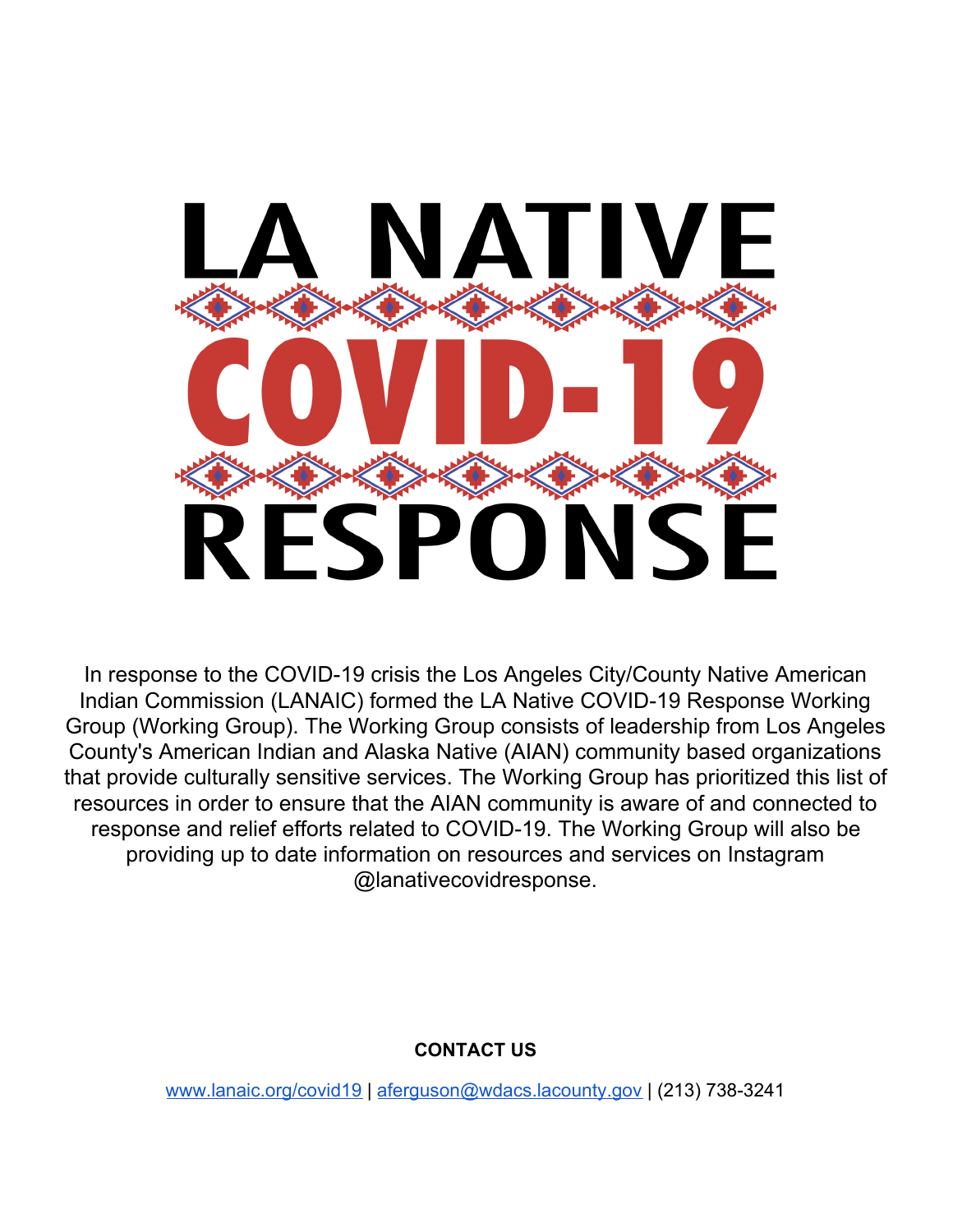## **AMERICAN INDIAN/ALASKA NATIVE CULTURALLY SENSITIVE RESOURCES & SERVICES**

Please visit organizations' respective websites and social media pages for updated information on services provided and hours of operation.

**[American Indian Changing Spirits Residential Recovery Center](http://www.americanindianchangingspirits.org/)**

**[California Native Vote Project](https://canativevote.org/)**

**[Indigenous Circle of Wellness](https://icowellness.com/)**

**[Los Angeles County Department of Mental Health's American Indian Counseling Center](https://locator.lacounty.gov/health/Location/3181175/american-indian-counseling-center)**

**[Pukuu Cultural Community Services](https://www.pukuu.org/)**

**[Southern California Indian Center](http://www.indiancenter.org/)**

**[Torres Martinez Tribal TANF](http://tmtanf.org/)**

**[United American Indian Involvement, Inc.](http://uaii.org/)**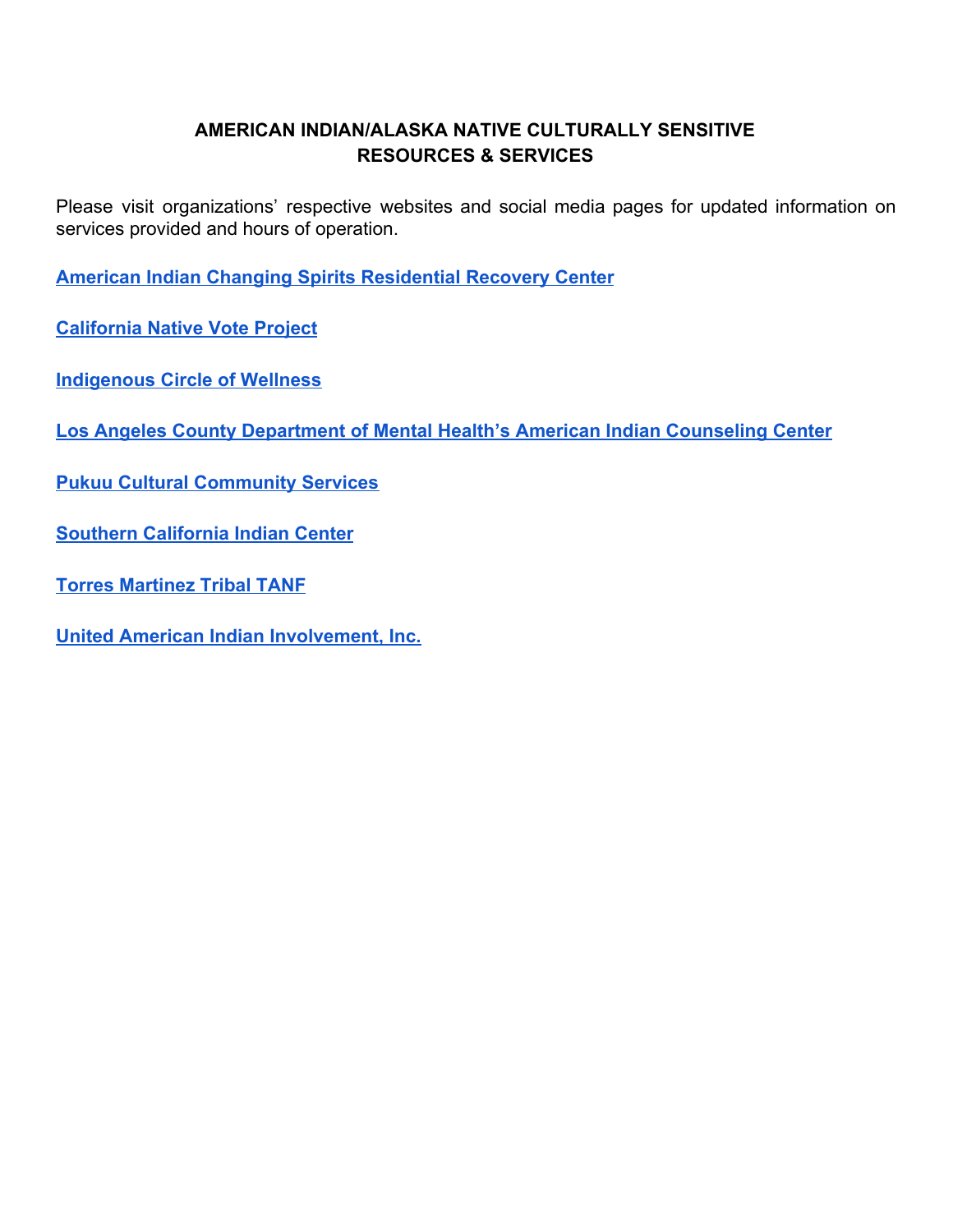## **HOUSING & UTILITIES**

## **Housing**

If a residential or commercial tenant's income is impacted by COVID-19, they may suspend payment on their rent until May 31, 2020 if they meet the following criteria:

- The tenant lives in unincorporated LA County.
	- Other cities within incorporated LA County have issued their own moratoriums. To confirm a tenant's city of residence has issued a pause on rent for individuals or businesses impacted by COVID-19 the tenant must check with their local government.
- The tenant **MUST** inform his/her landlord in writing as soon as possible, but no later than 7 days after rent is due, that they cannot pay due to impacts of COVID-19 on their income.
- **● Once the moratorium is lifted on May 31st , 2020 tenants are responsible to pay all of their rent balance.**

## **[The Los Angeles Tenants Union](https://latenantsunion.org/en/locals/)**

The LA Tenants Union is providing support with evictions.

## **[Together We Rise](https://www.togetherwerise.org/covid-19/)**

Together We Rise is assisting foster youth in college find housing during the COVID-19 crisis. For assistance please visit their website or email info@togetherwerise.org

## **Utilities**

## **[Southern California Edison](https://www.sce.com/apps/iqp?et_cid=IQP+CARE&et_rid=497576714)**

Southern California Edison offers two programs that may lower your energy bills: the California Alternate Rates for Energy (CARE) program and the Family Electric Rate Assistance (FERA) program. To confirm eligibility visit their website.

### **[Los Angeles Department of Water & Power](https://www.ladwp.com/ladwp/faces/ladwp;jsessionid=3BvvpLhKWTVsn1C7L1WzXy0vbwDLR5BLTf2k0s0rqzqlTXmlG4Hy!539590104?_afrLoop=144412628028405&_afrWindowMode=0&_afrWindowId=FSR_FSSETTS_BEGIN_OBJ%7B%22setts%22:%22%7B%5C%22feedback%5C%22:%7B%5C%22instances%5C%22:[%7B%5C%22devices%5C%22:%7B%5C%22overridesEnabled%5C%22:true,%5C%22desktop%5C%22:%7B%5C%22icon%5C%22:%5C%22aspark100.png%5C%22,%5C%22fbtype%5C%22:%5C%22badge%5C%22,%5C%22surveytype%5C%22:%5C%22modal%5C%22,%5C%22fbsize%5C%22:%5C%22small%5C%22,%5C%22fbdirection%5C%22:%5C%22horizontal%5C%22,%5C%22fbcolor%5C%22:%5C%22)**

Any impacted customer can request a payment plan online or can make arrangements by calling customer care at 1-800-DIAL-DWP (1-800-342-5397).

### **[Spectrum Broadband](https://www.spectrum.net/support/internet/covid-19-internet-offer-students)**

Spectrum Broadband is offering free access to Broadband and Wi-Fi For 60 Days for New K-12 and College Student Households.

## **[Everyone On](https://www.everyoneon.org/)**

Everyone On provides an offer locator to find internet offers, and refurbished computers by zip code.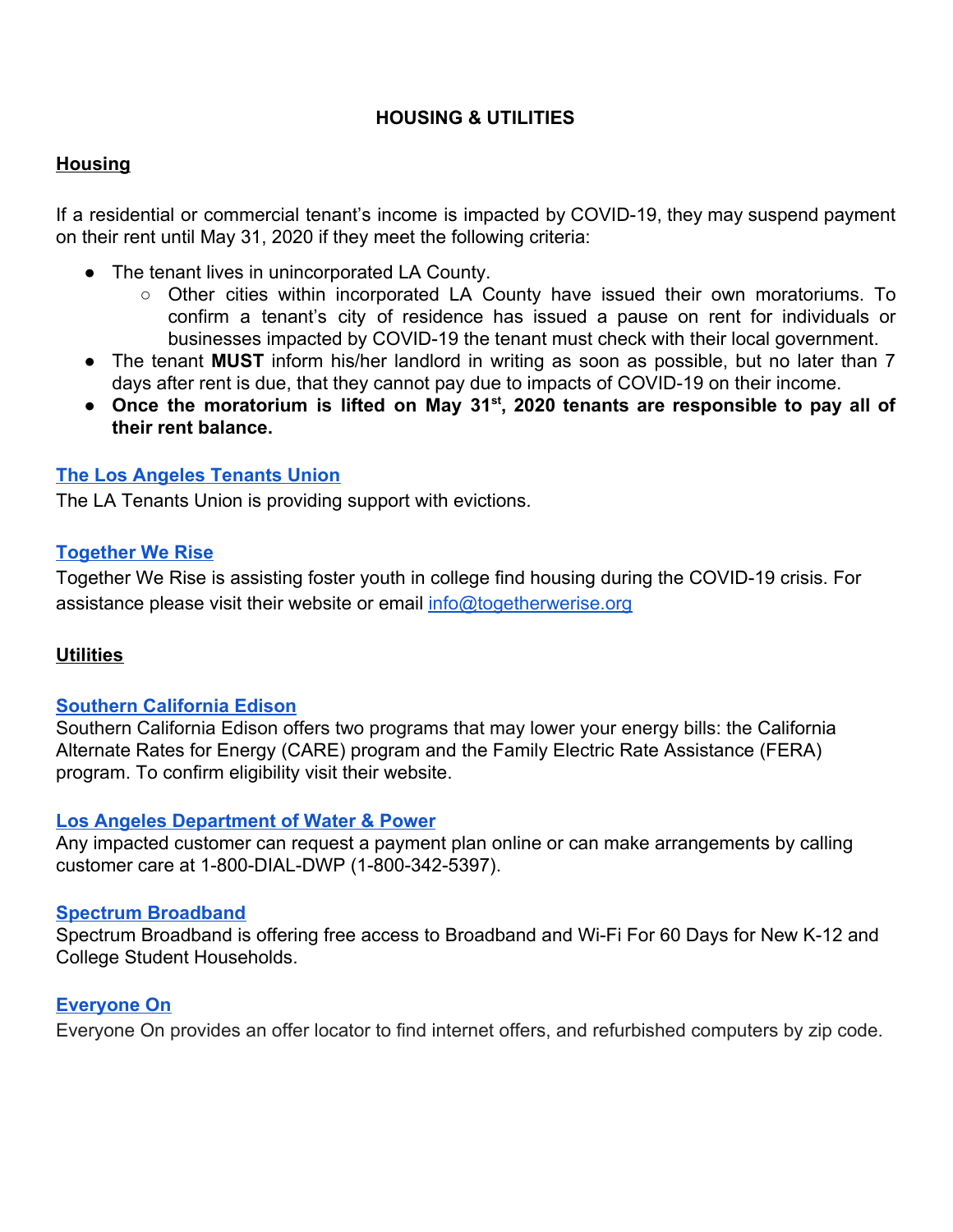### **FOOD**

Due to COVID-19 many grocery stores are providing special shopping hours for seniors and other individuals who are at high risk. Please check with local grocery stores if they offer these hours.

### **[Los Angeles County's Workforce Development, Aging & Community Services' Emergency](https://wdacs.lacounty.gov/) [Food & Essential Items Distribution](https://wdacs.lacounty.gov/)**

8 Community and Senior Centers operated by LA County are distributing emergency food and other essential items including diapers by appointment only. Please call (323) 260-2801 to set up an appointment.

### **[Los Angeles County's Workforce Development, Aging & Community Services' Meals for Older](https://www.google.com/maps/d/viewer?mid=1paBMfsRqsS4r9Px4xiOGYCfxA4-J9y2E&ll=34.029728592186366%2C-118.13568714999201&z=10) [Adults](https://www.google.com/maps/d/viewer?mid=1paBMfsRqsS4r9Px4xiOGYCfxA4-J9y2E&ll=34.029728592186366%2C-118.13568714999201&z=10)**

The County and City of Los Angeles are providing free meals to older adults age 60 and older who are impacted by the COVID-19 crisis. Meals are provided via home-delivery. Call 1-800-510-2020 to request services.

### **[Los Angeles Unified School District](https://achieve.lausd.net/resources)**

LAUSD is operating 60 sites providing two grab-and-go meals for students and families from 7am to 10am.

### **[Los Angeles Regional Food Bank](https://www.lafoodbank.org/find-food/pantry-locator/?gclid=CjwKCAjwgbLzBRBsEiwAXVIygAGLqzNnWGd5q6chFlPhlibiee_BFKq9kUmmflQTIi_2TPADbdEMNhoCQ70QAvD_BwE)**

The LA Regional Food bank website provides a *Food Bank Pantry Locator* allowing users to find the food bank or pantry closest to them.

### **[Meals on Wheels](https://www.mealsonwheelsamerica.org/find-meals)**

Meals on Wheels meets the nutritional and social needs of seniors through in-home meal delivery services. Find a meal near you at the link above.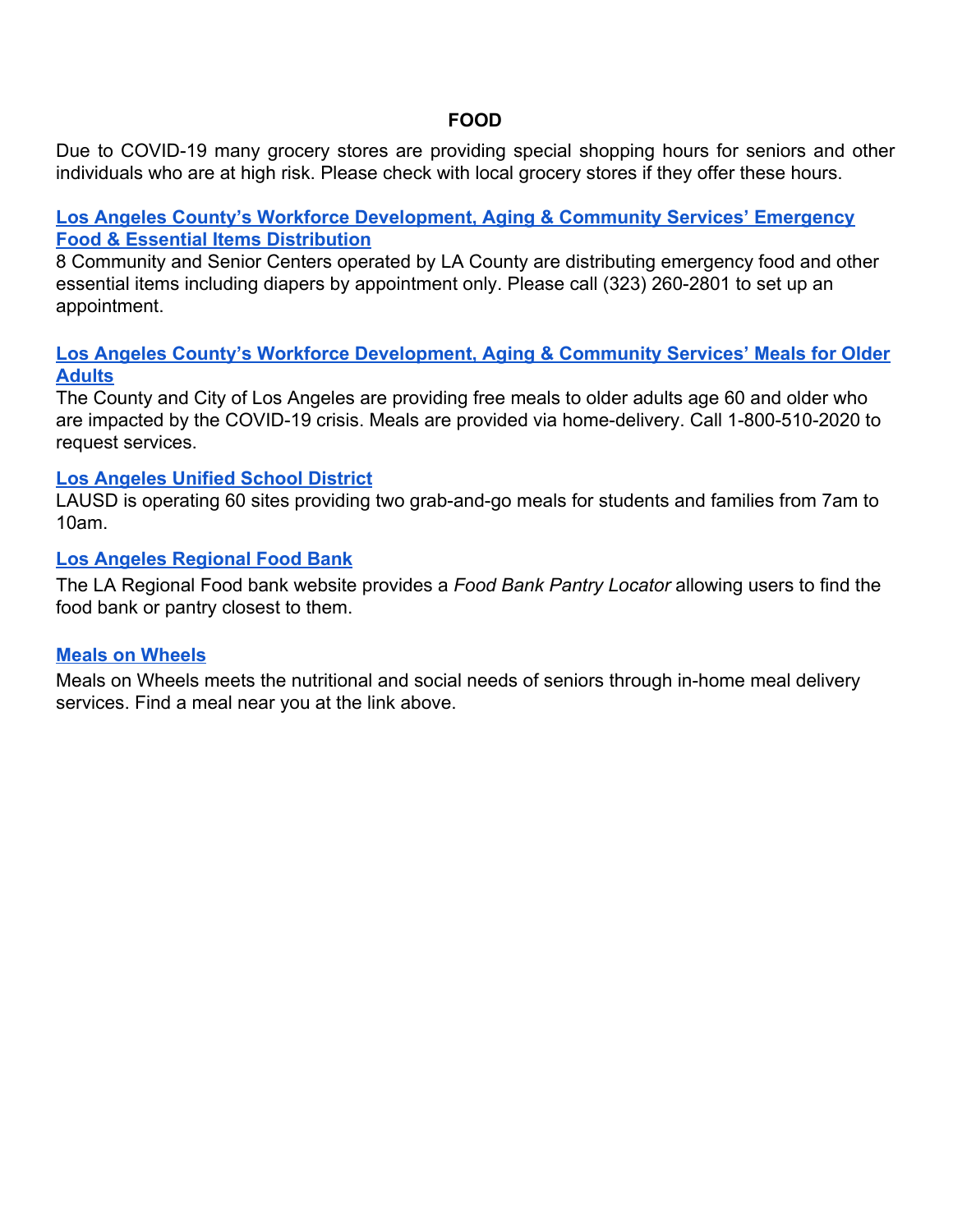## **EMPLOYEES & EMPLOYERS**

### **Employees**

### **[State of California Employment Development Department](https://www.edd.ca.gov/)**

EDD is providing unemployment insurance, disability insurance and paid family leave for those affected by COVID-19.

### **[LA County's Business & Worker Disaster Help Center](https://lacountyhelpcenter.org/?utm_content&utm_medium=email&utm_name&utm_source=govdelivery&utm_term)**

The newly launched Disaster Help Center provides numerous resources and services to jobseekers affected by the COVID-19 crisis.

### **[America's Job Centers of California \(AJCC\)](http://workforce.lacounty.gov/)**

AJCCs now are providing workers and job seekers many of the resources normally available in-person virtually, including job openings, online education, and information for recently laid-off workers.

### **[California Tax Franchise Board](https://www.ftb.ca.gov/about-ftb/newsroom/covid-19/index.html?WT.ac=COVID-19)**

The California state tax deadline has been extended to July 15, 2020.

### **[Internal Revenue Service](https://www.irs.gov/)**

The Federal tax deadline has been extended to July 15, 2020.

### **Employers**

**[Los Angeles City](https://ewddlacity.com/index.php/microloan-program)** LA City is providing Small Business Emergency Microloans to businesses impacted by COVID-19.

### **[LA County's Business & Worker Disaster Help Center](https://lacountyhelpcenter.org/?utm_content&utm_medium=email&utm_name&utm_source=govdelivery&utm_term)**

The newly launched Disaster Help Center platform provides numerous resources and services to business owners.

### **[LA County's Employer Assistance Grant Fund](https://workforce.lacounty.gov/?utm_content&utm_medium=email&utm_name&utm_source=govdelivery&utm_term)**

The LA County Employer Assistance Grant Fund will provide a total of \$500,000 to local businesses. Individual businesses may be awarded up to \$10,000 based on demonstrated need. Approximately 25% of awards will be reserved for social enterprises that demonstrate a need and ability to serve vulnerable populations. Applications will be processed on a first-come-first-served basis, and will close once 150 applications are received. The application site will open on Wednesday, April 8, at 8:00am:

**[The United States Small Business Administration's Disaster Assistance Loans](https://laedc.org/coronavirus/?fbclid=IwAR0TTZDjUWl53O7iftlGKU7BiGsj88MR8sWQ9hrGjSwBisr45TAIhchOj6k)** The SBA is providing Disaster Assistance loans for small businesses impacted by COVID-19.

# **[The United States Small Business Administration's Payroll Protection Program](https://www.sba.gov/funding-programs/loans/coronavirus-relief-options/paycheck-protection-program-ppp)**

The SBA is also providing the Payroll Protection Program which helps businesses keep their workforce employed during the COVID-19 crisis.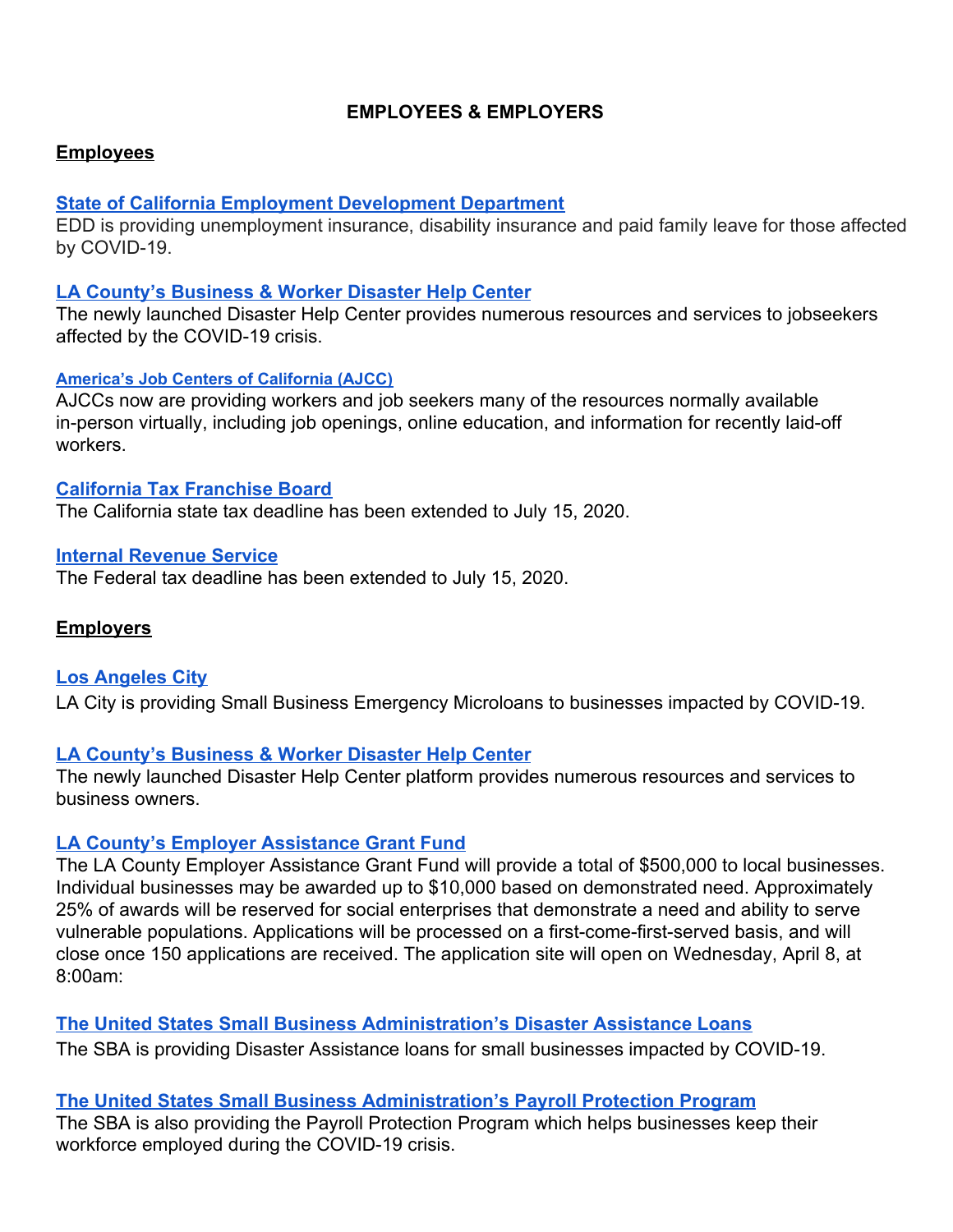# **HEALTH**

# **Health**

# **Information about Scheduling COVID-19 Testing:**

**[Los Angeles City](https://lacovidprod.service-now.com/rrs)** & **[Los Angeles County](https://covid19.lacounty.gov/testing/?utm_content=&utm_medium=email&utm_name=&utm_source=govdelivery&utm_term=)**

# **[Los Angeles County Department of Public Health \(LACDPH\)](http://www.publichealth.lacounty.gov/media/Coronavirus/)**

Please refer to the LACDPH Coronavirus webpage for the latest information and recommendations.

# **[United American Indian Involvement, Inc.'s Community Clinic](http://uaii.org/health-clinic/)**

The UAII Community Clinic provides quality health care access to clinical services, case management and education to the AIAN community residing in Los Angeles County.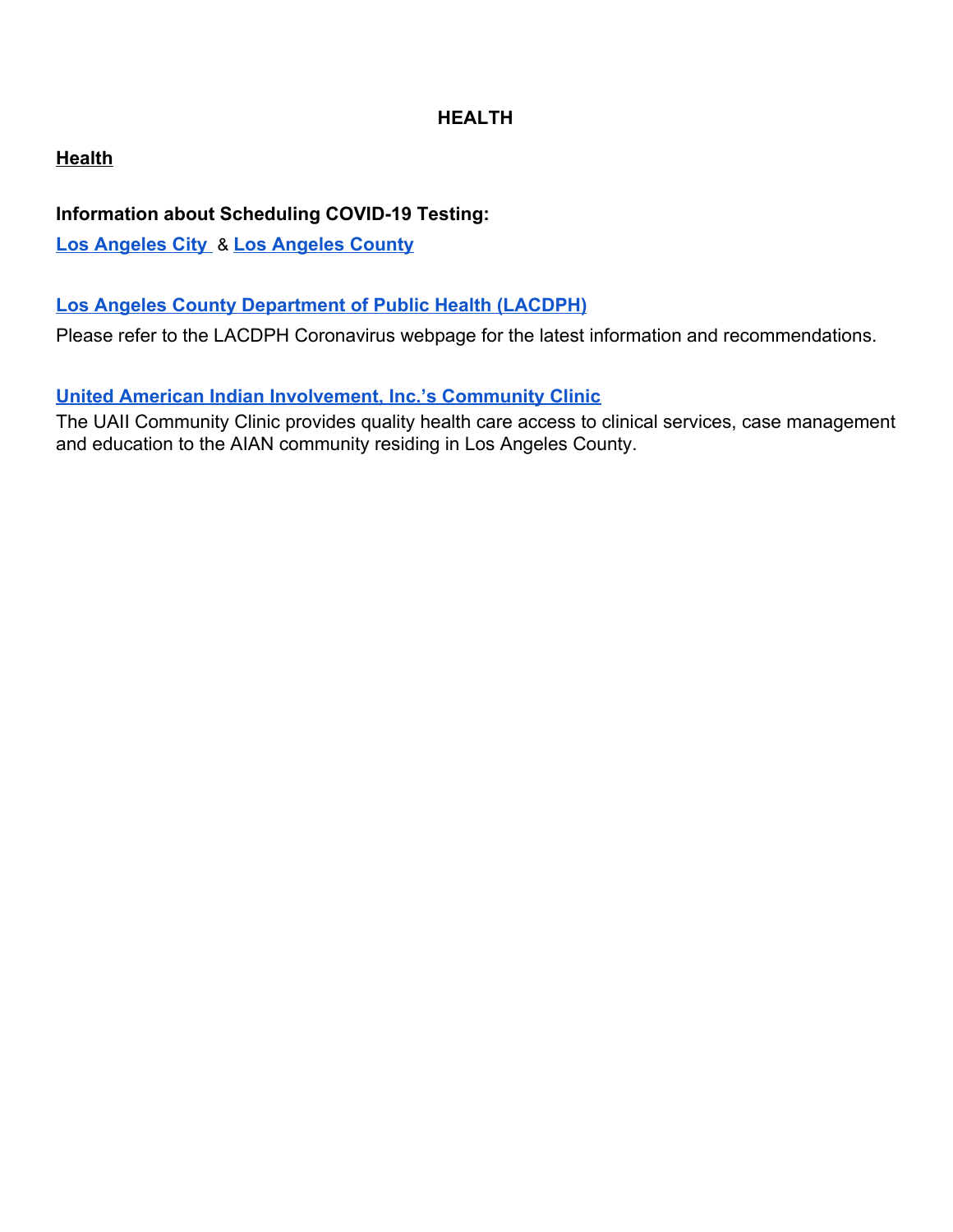## **MENTAL HEALTH & DOMESTIC VIOLENCE**

## **Mental Health**

## **[Los Angeles County Department of Mental Health](https://dmh.lacounty.gov/)**

Access Center 24/7 Helpline (800) 854-7771

## **[American Indian Changing Spirits Residential Recovery Center](http://www.americanindianchangingspirits.org/)**

American Indian Changing Spirits is a male and female residential treatment facility, providing cultural appropriate services. A Non-profit treatment center that does not discriminate or deny services based on race, ethnic background, religion, sexual orientation, and/or national origin.

### **[American Indian Counseling Center](https://locator.lacounty.gov/health/Location/3181175/american-indian-counseling-center)**

AICC is a directly operated clinic of the LA County Department of Mental Health providing culturally responsive mental health services for AIAN as well as clients from all backgrounds.

### **[United American Indian Involvement, Inc., Behavioral and Mental Health](http://uaii.org/behavioral-mental-health/)**

Seven Generations and the Robert Sundance Family Wellness Center offer culturally competent mental health and behavioral health services, respectively.

### **[Indigenous Circle of Wellness](https://icowellness.com/)**

Indigenous Circle of Wellness is a group private practice that provides quality mental wellness services though culturally inclusive and holistic counseling.

### **Domestic Violence**

## **[LA County's 2-1-1 | Domestic Violence](https://www.211la.org/domestic-violence)**

The LA County 2-1-1 phone line is open 24 hours, 7 days a week, with trained Community Resource Advisors who can provide services in multiple languages.

### **[Strong Hearts Native Helpline](https://www.strongheartshelpline.org/)**

[1-844-7NATIVE \(762-8483\) is a safe domestic violence and dating violence helpline for American](https://www.strongheartshelpline.org/) [Indians and Alaska Natives, offering culturally-appropriate support and advocacy daily from 7 a.m. to](https://www.strongheartshelpline.org/) [10 p.m. CT. Anonymous and confidential.](https://www.strongheartshelpline.org/)